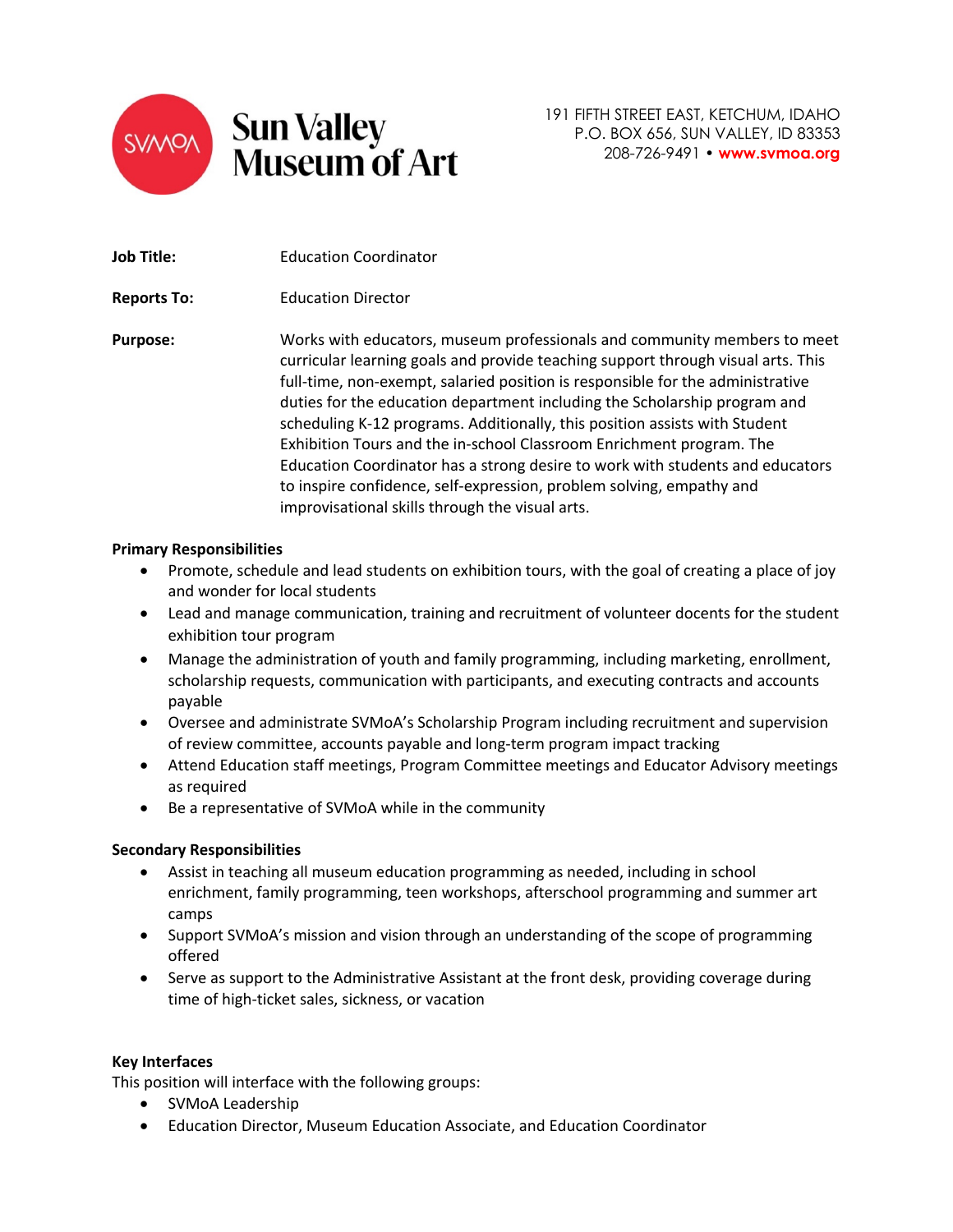# **Focus:**

40% Student Exhibition Tours 30% Scholarship Program 20% Youth and Family Program Administrative Tasks 10% Assisting in other Education programming

## **Details:**

This is a full-time (40 hours/week), non-exempt position. The salary will range from \$30,000 - \$40,000 depending on qualifications. This position is eligible for benefits. Work may require the flexibility to work evenings and/or weekends according to The Museum's calendar of programs and events. Regular office hours for SVMoA's Ketchum location are Monday-Friday, 9am-5pm. SVMoA is open to the public Tuesday-Friday, 10am-5pm, and Saturday 11am-4pm.

## **Education/Experience Required:**

- Bachelor's degree in art, art history, museum studies, education or related field is required; familiarity with museum education and/or object-centered learning is preferred
- Interest in contemporary art
- Desire to work with students in elementary, middle and high school
- Desire to delight students in engaging them with ideas and hands on making projects
- Demonstrated proficiency with Microsoft Office and Apple applications
- Strong organizational skills and proven record of success with complex and detail-oriented projects
- Excellent time-management skills and proven ability to manage multiple projects according to strict deadlines
- Must have excellent writing and strong communications skills, both verbal and written
- Spanish language skills are a significant asset
- Team player with an even temperament
- Good public presence and positive attitude toward all people
- Clear a criminal background check

# **Physical Demands**

The physical demands described here are representative of those that must be met by an employee to successfully perform the essential functions of this job. Reasonable accommodations may be made to enable individuals with disabilities to perform the essential functions.

- Work regularly requiring sedentary activity using a computer keyboard and mouse.
- physical effort includes, but not limited to: walking and/or brisk walking, lifting 10-45 lbs, climbing/descending steps, climbing/descending ladders
	- \* accommodations will be made if necessary

# **Statement of Diversity, Equity, and Inclusion**

The Sun Valley Museum of Art is committed to fostering and supporting a diverse workplace and is proud to be an equal opportunity employer. SVMoA invites applications from all qualified individuals and welcomes applications from women, members of racialized groups and visible minorities, indigenous persons, persons with disabilities, persons of any sexual orientation, and persons of any gender identity or gender expression. Accommodations are available for applicants with disabilities throughout the recruitment process. SVCA has a clear vision: to be a workplace where a diverse mix of talented people are committed to delivering our mission of providing arts experiences for all.